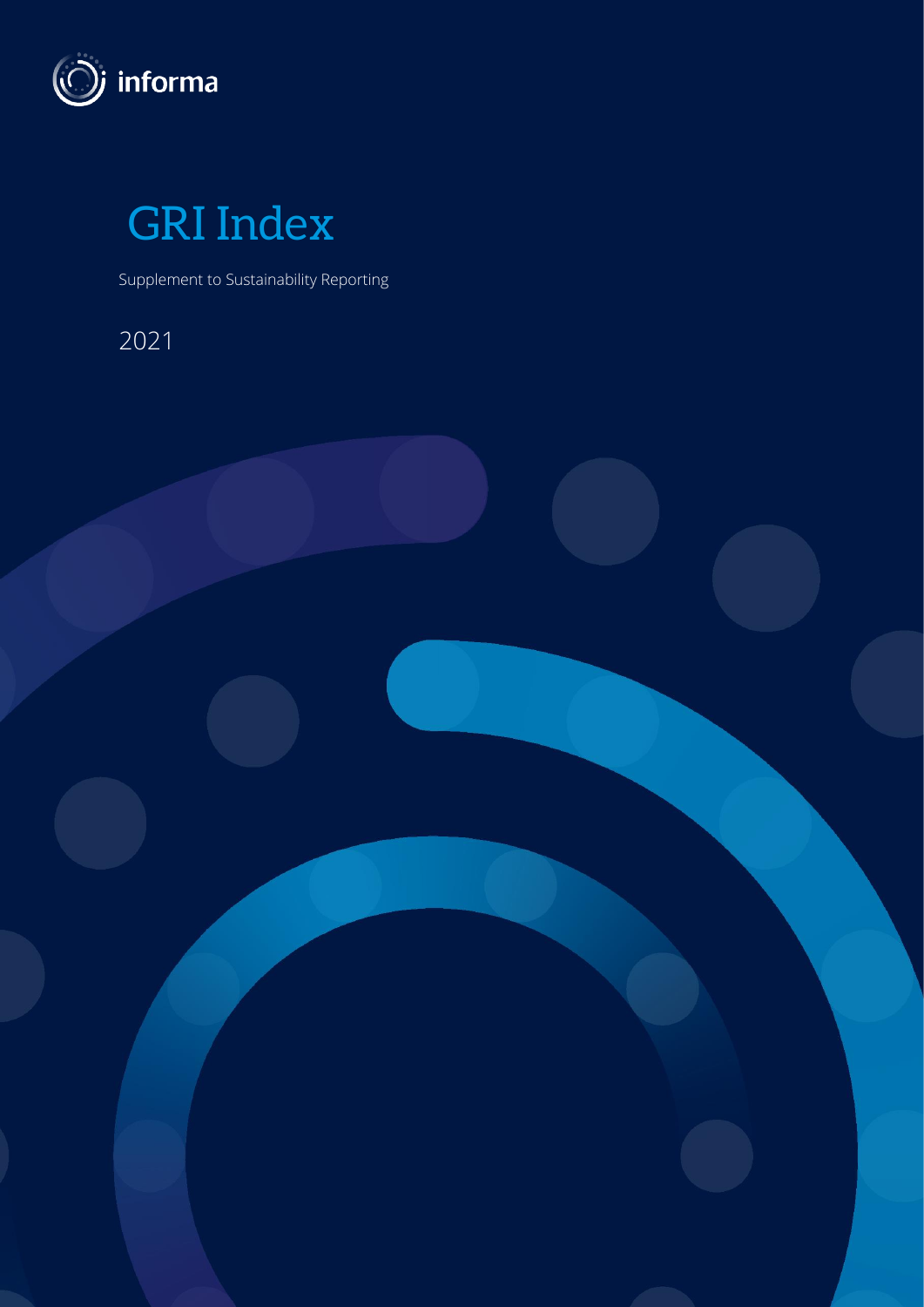

## GRI Index for Informa PLC

## For the year ending 31 December 2021

## Introduction

Becoming an ever more sustainable, positive impact business is an important part of Informa's business strategy, and over the last five years, we have been progressively building capability and expertise around ESG and sustainability.

In 2020, we launched [FasterForward,](https://www.informa.com/sustainability/faster-forward/) a structured programme to accelerate the pace and scope of our activities over the next five years, including a series of commitments and targets. Under this programme, for the first time we are reporting our activity and sharing information under the Global Reporting Initiative (GRI), to better assist investors and other stakeholders understand our work and performance.

This Index accompanies our 2021 Annual Report and Sustainability Report. A detailed explanation of the indicators is available on the GRI [website.](https://www.globalreporting.org/standards/) We have also mapped each indicator against the United Nations Sustainable Development Goals (SDGs) where applicable.

## Abbreviations:

AR: [2021 Annual Report](https://www.informa.com/globalassets/documents/investor-relations/2022/informa-annual-report-2021.pdf) SR: [2021 Sustainability Report](https://www.informa.com/globalassets/documents/sustainability/reporting/2021/2021-informa-sustainability-report.pdf)

| <b>GRI Standard</b>                   | <b>Disclosure</b>                                       | Page number (or link) | Link to the SDGs |
|---------------------------------------|---------------------------------------------------------|-----------------------|------------------|
| GRI 102:<br>Organizational<br>profile | $102 - 1$<br>Name of the organization                   | This document         |                  |
|                                       | $102 - 2$<br>Activities, brands, products, and services | AR p.20-21 and 50-65  |                  |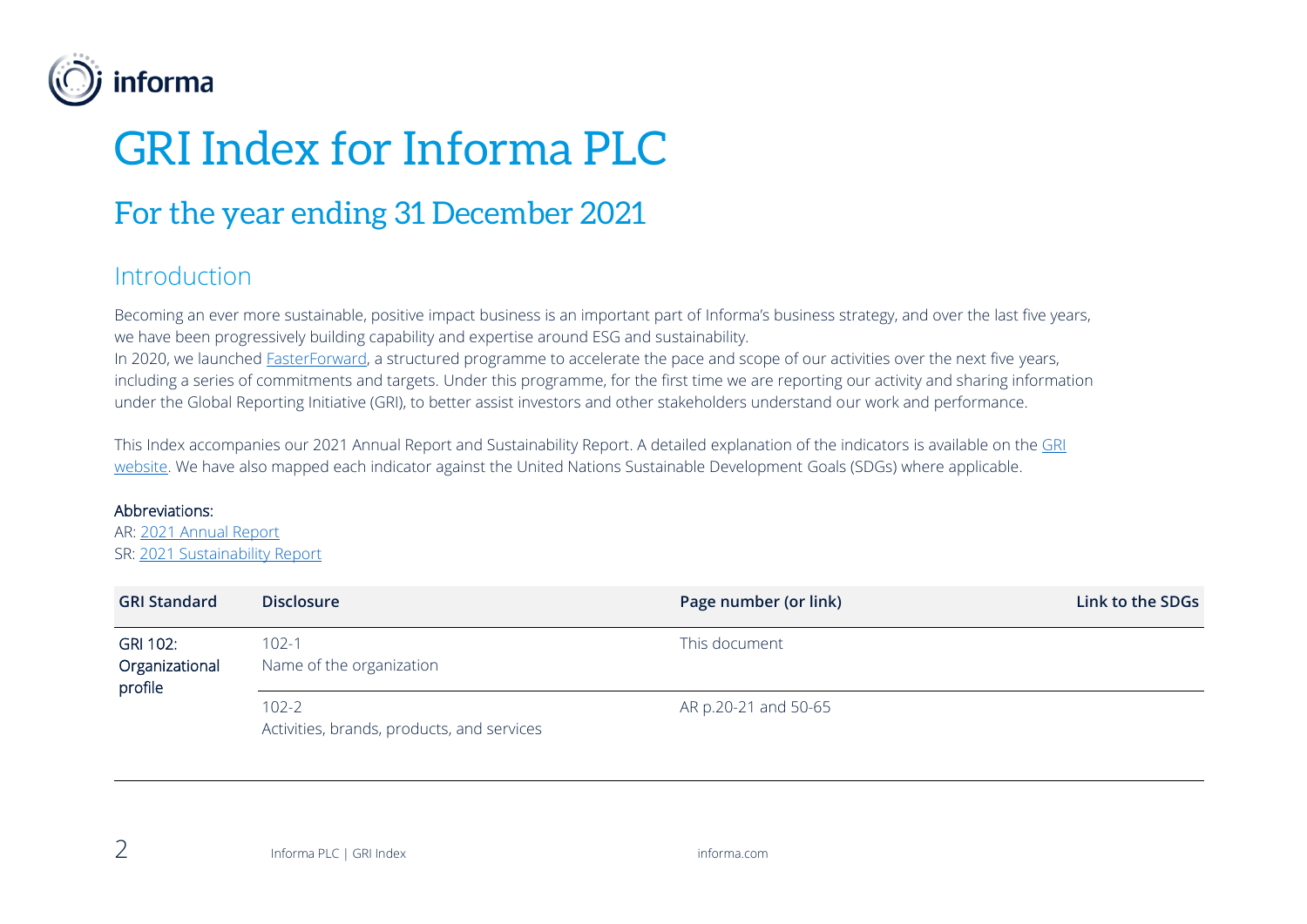

| $102 - 3$<br>Location of headquarters                                         | AR p.249                                              |
|-------------------------------------------------------------------------------|-------------------------------------------------------|
| $102 - 4$<br>Location of operations                                           | AR back cover                                         |
| $102 - 5$<br>Ownership and legal form                                         | AR p.156-158 and 249                                  |
| $102 - 6$<br>Markets served                                                   | AR p.2; 14 and 37-39                                  |
| $102 - 7$<br>Scale of the organization                                        | AR inside front cover and p.36 (number of colleagues) |
| $102 - 8$<br>Information on employees and other workers                       | SR p.43                                               |
|                                                                               | AR p.32-36                                            |
|                                                                               | https://www.informa.com/talent/why-work-at-informa/   |
| $102 - 9$<br>Supply chain                                                     | AR p.40-42                                            |
|                                                                               | Paper & Timber Sourcing Policy                        |
|                                                                               | Business partner code of conduct                      |
| $102 - 10$<br>Significant changes to the organization and its supply<br>chain | AR p.40-42; 158 and 207                               |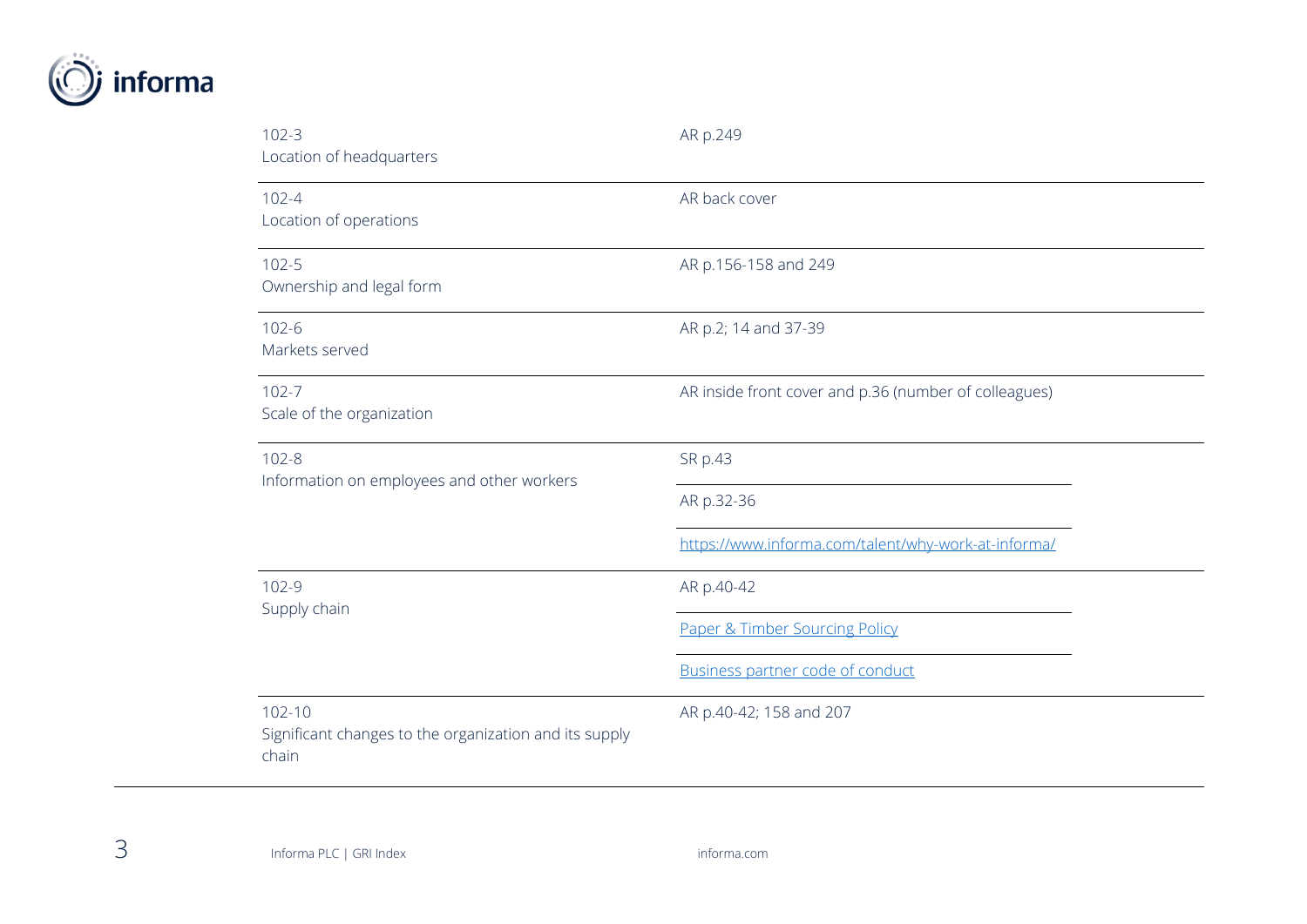

|                                  | $102 - 11$<br>Precautionary Principle or approach               | <b>Sustainability policy</b><br>Code of Conduct                                                                                                                                                                                                                                                                                                                                                                      |    |  |
|----------------------------------|-----------------------------------------------------------------|----------------------------------------------------------------------------------------------------------------------------------------------------------------------------------------------------------------------------------------------------------------------------------------------------------------------------------------------------------------------------------------------------------------------|----|--|
|                                  |                                                                 |                                                                                                                                                                                                                                                                                                                                                                                                                      |    |  |
|                                  | $102 - 12$<br>External initiatives                              | SR p.12-14 (Partnerships to tackle climate change)<br>AR p.120 & 122 (Hampton-Alexander Review & 30%<br>Club)                                                                                                                                                                                                                                                                                                        |    |  |
|                                  | 102-13<br>Membership of associations                            | Several of our businesses are members of industry<br>associations relevant to their areas, including: UFI - The<br>Global Association of the Exhibition Industry, the<br>Society of Independent Show Organisers (SISO), the<br>Association of Event Organisers (AEO), the International<br>Association of Exhibitions & Events (IAEE), the<br>Publishers Association, and the Association of American<br>Publishers. |    |  |
| GRI 102: Strategy                | 102-14<br>Statement from senior decision-maker                  | SR p.1-3                                                                                                                                                                                                                                                                                                                                                                                                             |    |  |
|                                  | 102-15<br>Key impacts, risks, and opportunities                 | AR p. 49 and 68-82                                                                                                                                                                                                                                                                                                                                                                                                   |    |  |
| GRI 102: Ethics<br>and integrity | 102-16<br>Values, principles, standards, and norms of behaviour | Code of Conduct                                                                                                                                                                                                                                                                                                                                                                                                      | 16 |  |
|                                  |                                                                 | informa.com/about-us/purpose-principles/                                                                                                                                                                                                                                                                                                                                                                             |    |  |
|                                  | $102 - 17$<br>Mechanisms for advice and concerns about ethics   | Code of Conduct (p.30)                                                                                                                                                                                                                                                                                                                                                                                               | 16 |  |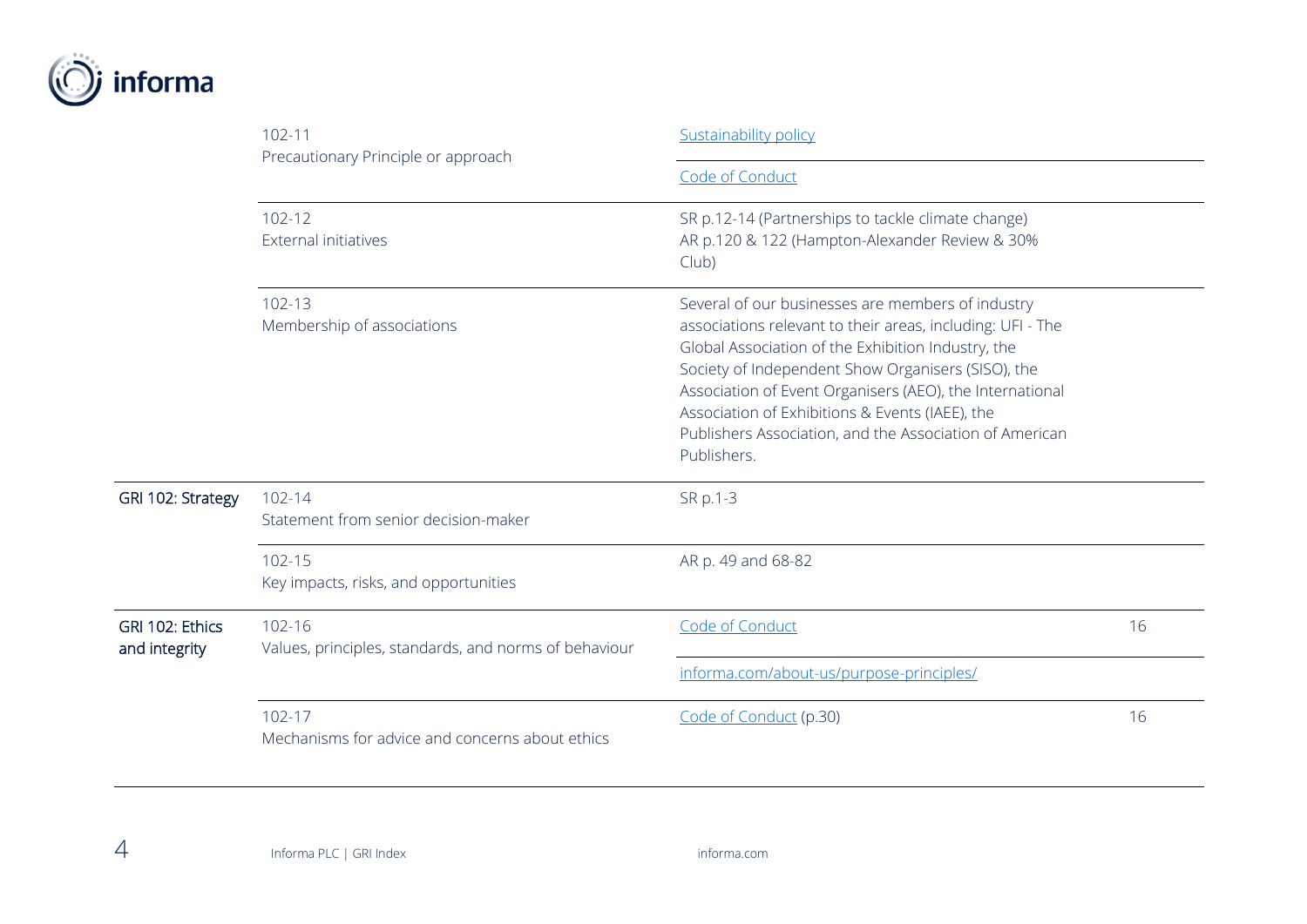| GRI 102:<br>Governance                       | 102-18<br>Governance structure                             | AR p. 110-111                                                                                                                                                                                                   |   |
|----------------------------------------------|------------------------------------------------------------|-----------------------------------------------------------------------------------------------------------------------------------------------------------------------------------------------------------------|---|
|                                              |                                                            | Governing Sustainability at Informa                                                                                                                                                                             |   |
| <b>GRI 102:</b><br>Stakeholder<br>engagement | 102-40<br>List of stakeholder groups                       | AR p.21 and 30-45                                                                                                                                                                                               |   |
|                                              | $102 - 41$<br>Collective bargaining agreements             | Some colleagues in certain locations and parts of the<br>business are members of unions. We do not gather<br>data on membership and, in the UK, membership<br>information is not shared by the relevant unions. | 8 |
|                                              | $102 - 42$<br>Identifying and selecting stakeholders       | AR p.30-45                                                                                                                                                                                                      |   |
|                                              | 102-43<br>Approach to stakeholder engagement               | AR p.30-45<br>Governing Sustainability at Informa                                                                                                                                                               |   |
|                                              | 102-44<br>Key topics and concerns raised                   | AR p.30-45                                                                                                                                                                                                      |   |
| GRI 102: Reporting 102-45<br>practice        | Entities included in the consolidated financial statements | AR p. 208-211 and 240-245                                                                                                                                                                                       |   |
|                                              | 102-46<br>Defining report content and topic boundaries     | Governing Sustainability at Informa                                                                                                                                                                             |   |
|                                              | 102-47<br>List of material topics                          | Governing Sustainability at Informa                                                                                                                                                                             |   |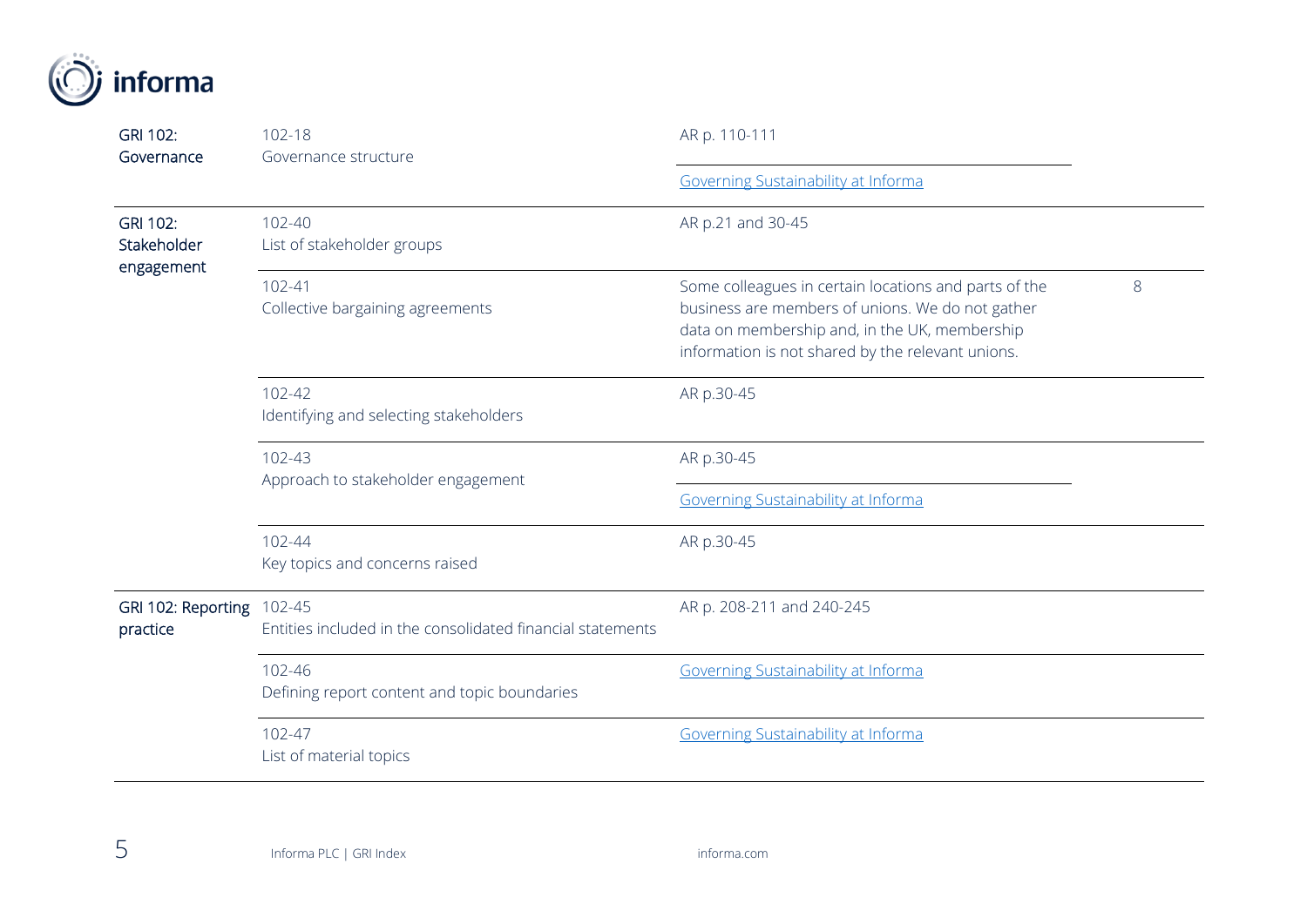

| 102-48<br>Restatements of information                              | AR p.188-191                                                                                                                                                                                                 |
|--------------------------------------------------------------------|--------------------------------------------------------------------------------------------------------------------------------------------------------------------------------------------------------------|
|                                                                    | <b>Sustainability Reporting Methodology (p.3)</b>                                                                                                                                                            |
| 102-49<br>Changes in reporting                                     | There were no material changes in sustainability<br>reporting in 2021                                                                                                                                        |
| 102-50<br>Reporting period                                         | Sustainability Reporting Methodology (p.2)                                                                                                                                                                   |
| 102-51<br>Date of most recent report                               | 14th March 2022                                                                                                                                                                                              |
| 102-52<br>Reporting cycle                                          | <b>Sustainability Reporting Methodology (p.2)</b>                                                                                                                                                            |
| 102-53<br>Contact point for questions regarding the report         | sustainability@informa.com                                                                                                                                                                                   |
| 102-54<br>Claims of reporting in accordance with the GRI Standards | We do not structure our report based on the GRI<br>Standards; however, we have produced a GRI index to<br>indicate which elements of the GRI Standards ('Core<br>option') are covered in our 2021 reporting. |
| 102-55<br><b>GRI</b> content index                                 | This document                                                                                                                                                                                                |
| 102-56<br>External assurance                                       | <b>Bureau Veritas Assurance Statement</b>                                                                                                                                                                    |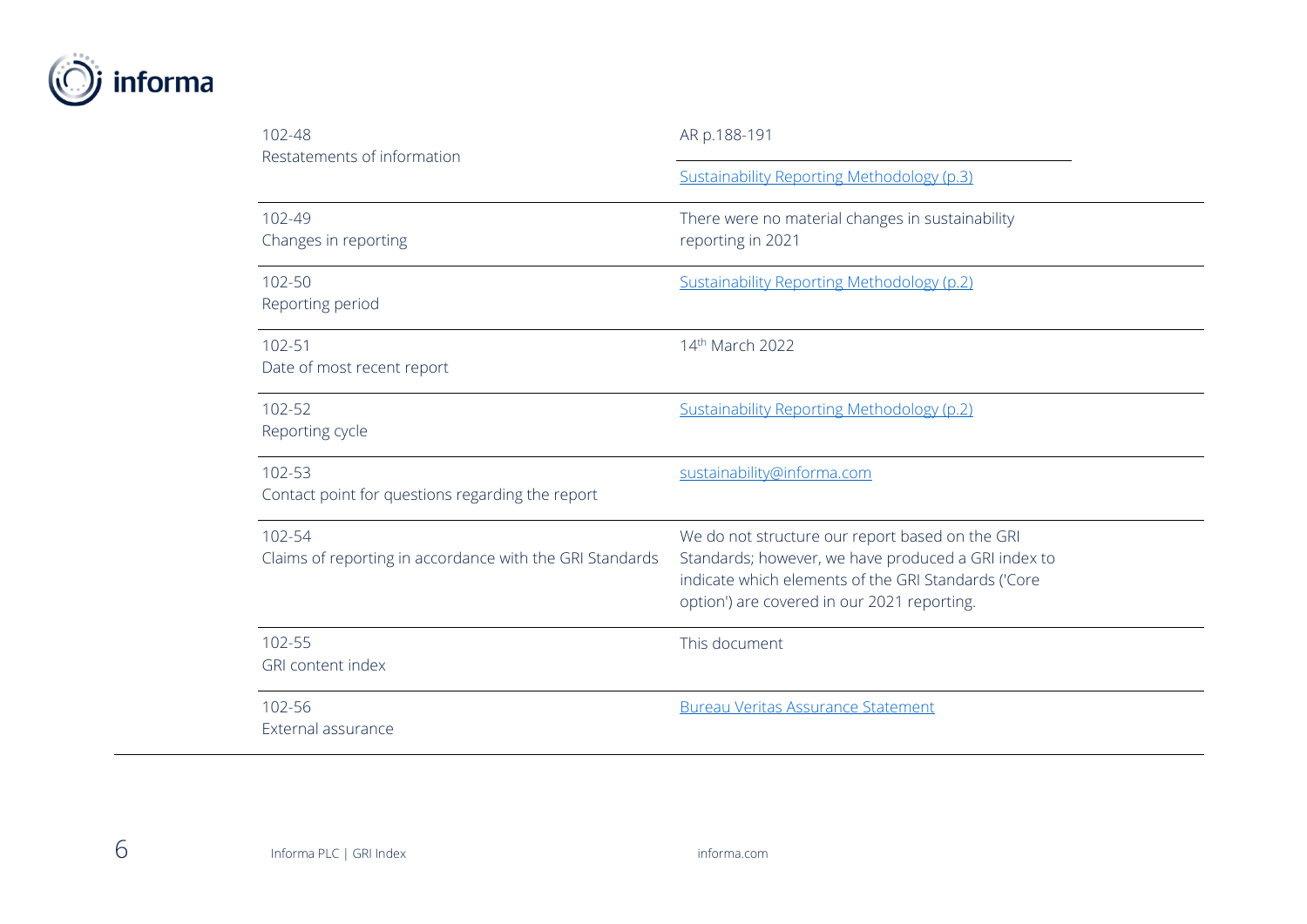

| GRI 103:<br>Materiality                | $103 - 1$<br>Explanation of the material topic and its Boundary                   | Governing Sustainability at Informa                   |              |
|----------------------------------------|-----------------------------------------------------------------------------------|-------------------------------------------------------|--------------|
| GRI 201: Economic 201-1<br>performance | Direct economic value generated and distributed                                   | AR Inside Front Cover, 21, 93 (taxes) and 197 (wages) | 8&9          |
|                                        | $201 - 2$                                                                         | AR p.80-82                                            | 13           |
|                                        | Financial implications and other risks and opportunities<br>due to climate change | <b>Climate Impacts Report</b>                         |              |
|                                        | $201 - 3$<br>Defined benefit plan obligations and other retirement<br>plans       | AR p.229-234                                          |              |
| GRI 203: Indirect<br>economic impacts  | $203-1$<br>Infrastructure investments and services supported                      | SR p.32                                               | 5, 9 & 11    |
|                                        | $203 - 2$<br>Significant indirect economic impacts                                | SR p.28-29                                            | 1, 3 & 8 & 8 |
| <b>GRI 205: Anti</b><br>Corruption     | $205 - 2$<br>Communication and training about anti-corruption policies            | AR p. 114                                             | 16           |
|                                        | and procedures                                                                    | <b>Anti Bribery &amp; Corruption Policy</b>           |              |
| <b>GRI 207: Tax</b>                    | $207-1$<br>Approach to tax                                                        | AR p. 92                                              | 1, 10 & 17   |
|                                        |                                                                                   | informa.com/investors/tax/                            |              |
|                                        | $207 - 2$<br>Tax governance, control, and risk management                         | AR p. 72; 92-93                                       | 1, 10 & 17   |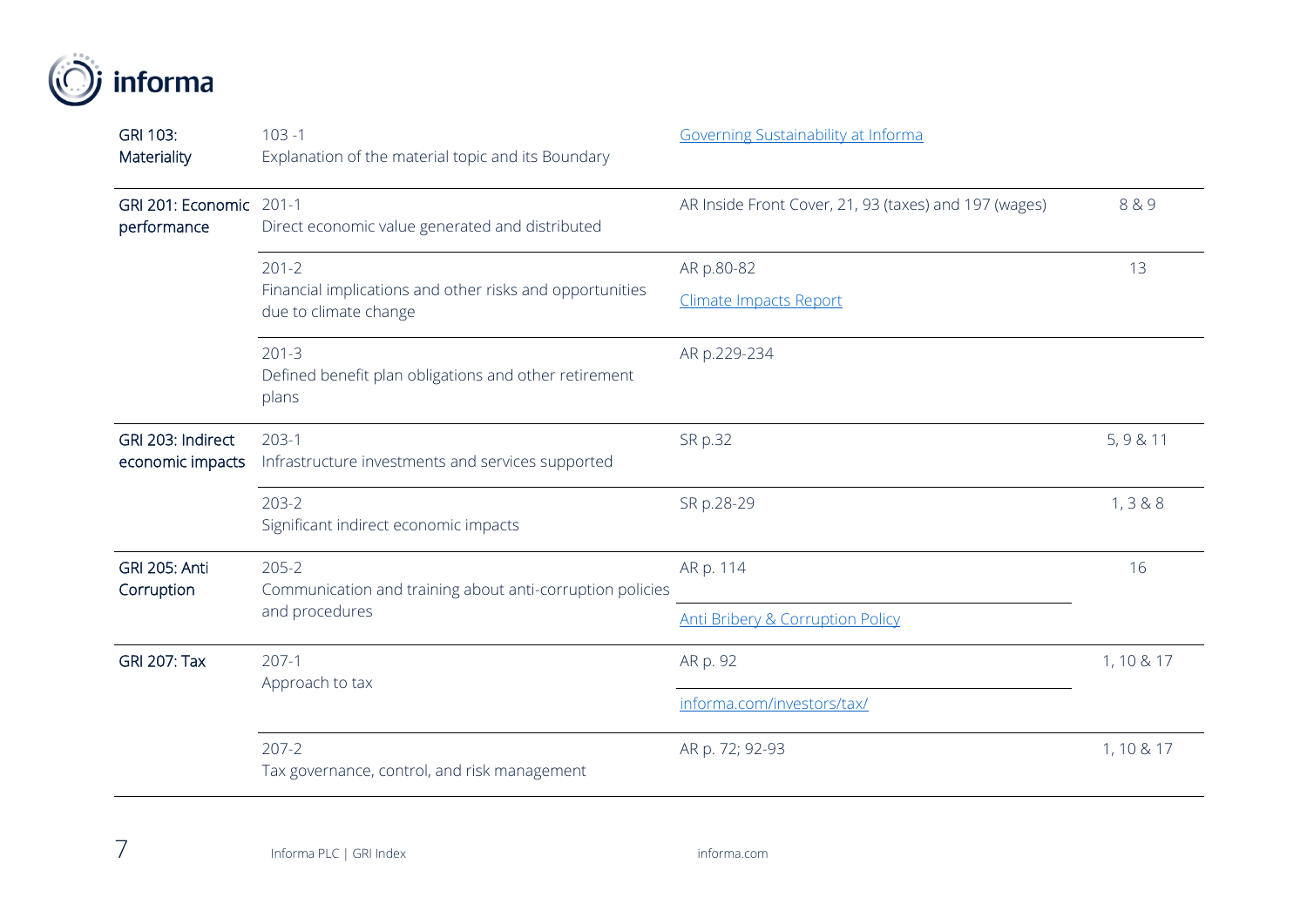

|                                 | $207 - 3$<br>Stakeholder engagement and management of concerns<br>related to tax | AR p. 92                                                      | 1, 10 & 17    |
|---------------------------------|----------------------------------------------------------------------------------|---------------------------------------------------------------|---------------|
|                                 | $207 - 4$<br>Country-by-country reporting                                        | AR p.93                                                       | 1, 10 & 17    |
| GRI 301: Materials              | $301 - 1$<br>Materials used by weight or volume                                  | <b>Sustainability KPIs Summary (paper consumption)</b>        | 8 & 12        |
|                                 | $301 - 3$<br>Reclaimed products and their packaging materials                    | SR p.15 (paper sent for pulping)                              | 8 & 12        |
| GRI 302: Energy                 | $302-1$<br>Energy consumption within the organization                            | <b>Sustainability KPIs Summary</b>                            | 7, 8, 12 & 13 |
|                                 | $302 - 3$<br>Energy intensity                                                    | <b>Sustainability KPIs Summary</b>                            | 7, 8, 12 & 13 |
|                                 | $302 - 4$<br>Reduction of energy consumption                                     | <b>Sustainability KPIs Summary</b>                            | 7, 8, 12 & 13 |
|                                 | $302 - 5$<br>Reductions in energy requirements of products and<br>services       | SR p.33 (saving flights)<br>2018 Sustainability Report (p.38) | 7, 8, 12 & 13 |
| GRI 303: Water<br>and Effluents | $303 - 5$<br>Water consumption                                                   | <b>Sustainability KPIs Summary</b>                            | 6             |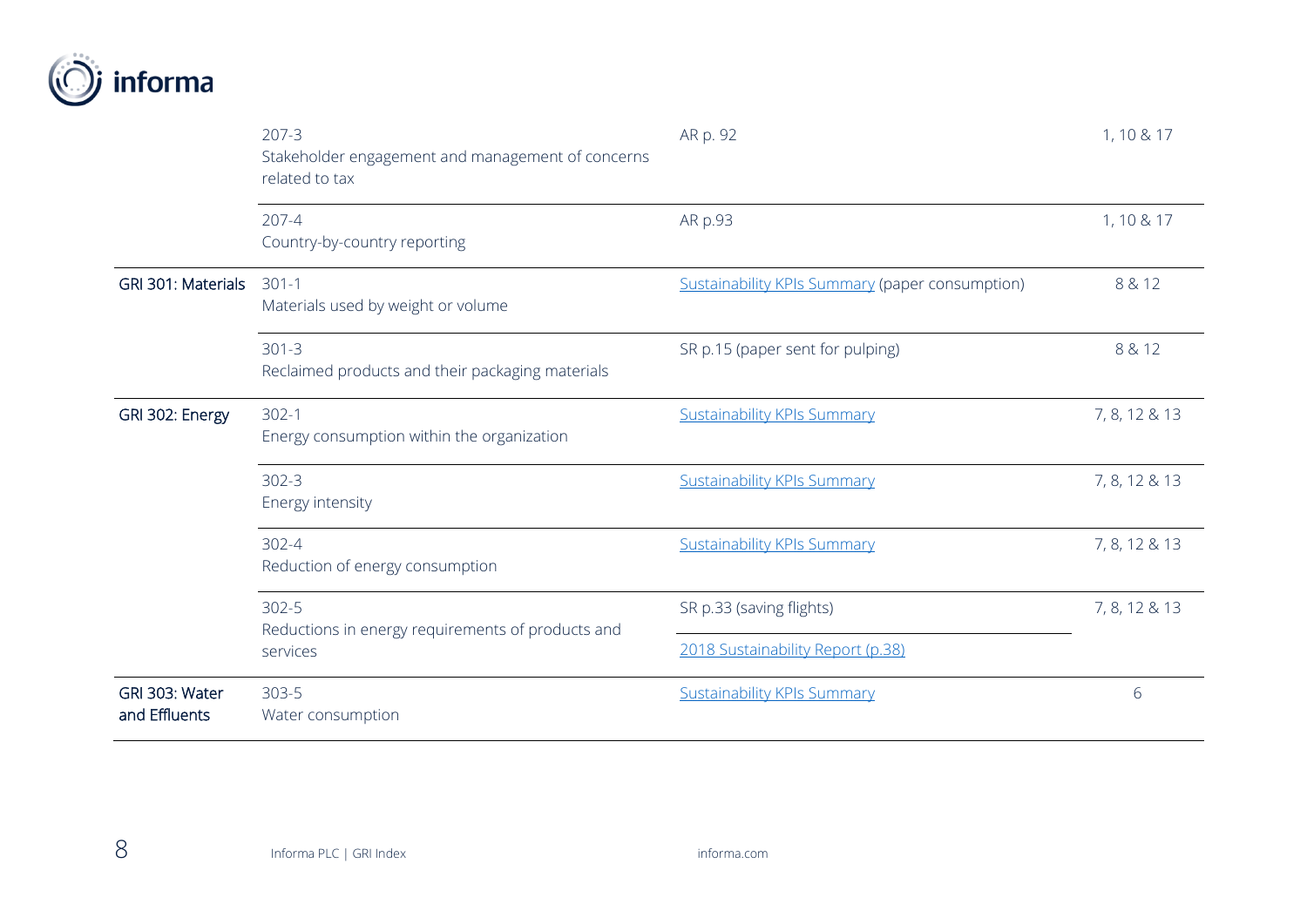

| GRI 304:<br>Biodiversity | $304 - 2$<br>Significant impacts of activities, products, and services on<br>biodiversity | Paper and Timber Sourcing Policy   | 6, 14 & 15         |
|--------------------------|-------------------------------------------------------------------------------------------|------------------------------------|--------------------|
| GRI 305: Emissions 305-1 | Direct (Scope 1) GHG emissions                                                            | <b>Sustainability KPIs Summary</b> | 3, 12, 13, 14 & 15 |
|                          | $305 - 2$<br>Energy indirect (Scope 2) GHG emissions                                      | <b>Sustainability KPIs Summary</b> | 3, 12, 13, 14 & 15 |
|                          | $305 - 3$<br>Other indirect (Scope 3) GHG emissions                                       | <b>Sustainability KPIs Summary</b> | 3, 12, 13, 14 & 15 |
|                          | $305 - 4$<br>GHG emissions intensity                                                      | <b>Sustainability KPIs Summary</b> | 13, 14 & 15        |
|                          | $305 - 5$<br>Reduction of GHG emissions                                                   | SR p.8-9                           | 13, 14 & 15        |
| GRI 306: Waste           | $306-1$<br>Waste generation and significant waste-related impacts                         | SR p.14-15                         | 3, 6, 12, 14 & 15  |
|                          | $306 - 2$<br>Management of significant waste-related impacts                              | SR p.14-15                         | 3, 6 & 12          |
|                          | $306 - 3$<br>Waste generated                                                              | <b>Sustainability KPIs Summary</b> | 3, 6, 12, 14 & 15  |
|                          | 306-4<br>Waste diverted from disposal                                                     | <b>Sustainability KPIs Summary</b> | 3, 6 & 12          |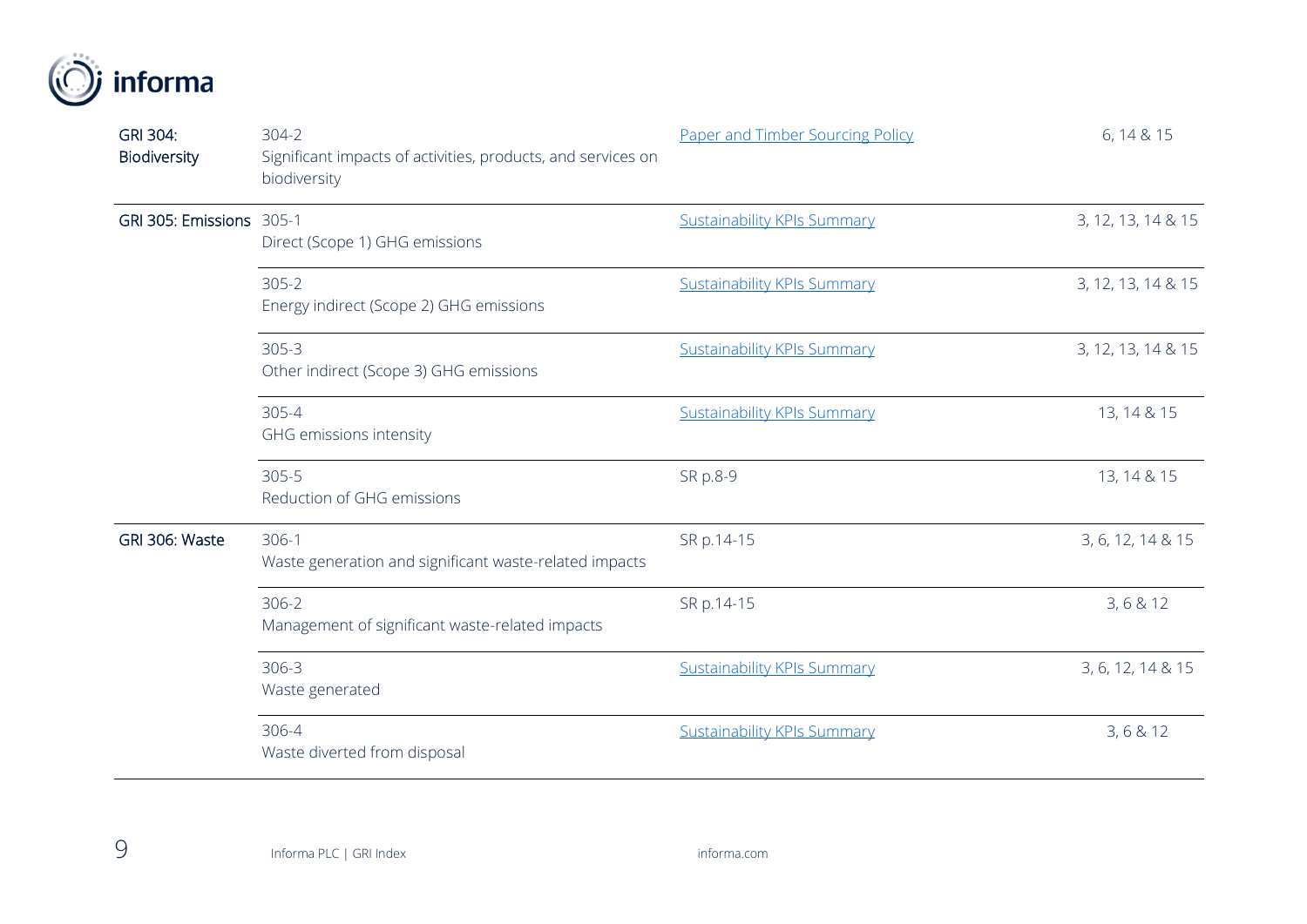

|                                                  | 306-5<br>Waste directed to disposal                                                                                | <b>Sustainability KPIs Summary</b>                                                                                                                                                                                                                                                                                                                                                                                | 3, 6, 14 & 15 |
|--------------------------------------------------|--------------------------------------------------------------------------------------------------------------------|-------------------------------------------------------------------------------------------------------------------------------------------------------------------------------------------------------------------------------------------------------------------------------------------------------------------------------------------------------------------------------------------------------------------|---------------|
| GRI 308: Supplier<br>Environmental<br>Assessment | $308-1$<br>New suppliers that were screened using environmental<br>criteria                                        | All suppliers must comply with our Business Partner<br>Code of Conduct.<br>Our printing suppliers, who represent one of our more<br>significant environmental impacts, are screened to<br>ensure that 100% of the paper and timber used in<br>Informa products and services is sourced from<br>responsibly managed, sustainable forests. Other<br>suppliers, including venues, are screened in different<br>ways. |               |
|                                                  |                                                                                                                    | <b>Business Partner Code of Conduct</b>                                                                                                                                                                                                                                                                                                                                                                           |               |
|                                                  |                                                                                                                    | Paper & Timber Sourcing Policy                                                                                                                                                                                                                                                                                                                                                                                    |               |
|                                                  | $308 - 2$<br>Negative environmental impacts in the supply chain and                                                | SR p. 9; 14-15                                                                                                                                                                                                                                                                                                                                                                                                    |               |
|                                                  | actions taken                                                                                                      | 2018 Sustainability Report (p.38)                                                                                                                                                                                                                                                                                                                                                                                 |               |
| GRI 401:<br>Employment                           | $401 - 1$<br>New employee hires and employee turnover                                                              | SR p.43                                                                                                                                                                                                                                                                                                                                                                                                           | 5, 8 & 10     |
|                                                  | $401 - 2$<br>Benefits provided to full-time employees that are not<br>provided to temporary or part-time employees | informa.com/talent/why-work-at-informa/                                                                                                                                                                                                                                                                                                                                                                           | 3, 5, 8 & 10  |
|                                                  | $401 - 3$<br>Parental leave                                                                                        | This varies based on the country where we operate.                                                                                                                                                                                                                                                                                                                                                                | 3, 5 & 8 & 8  |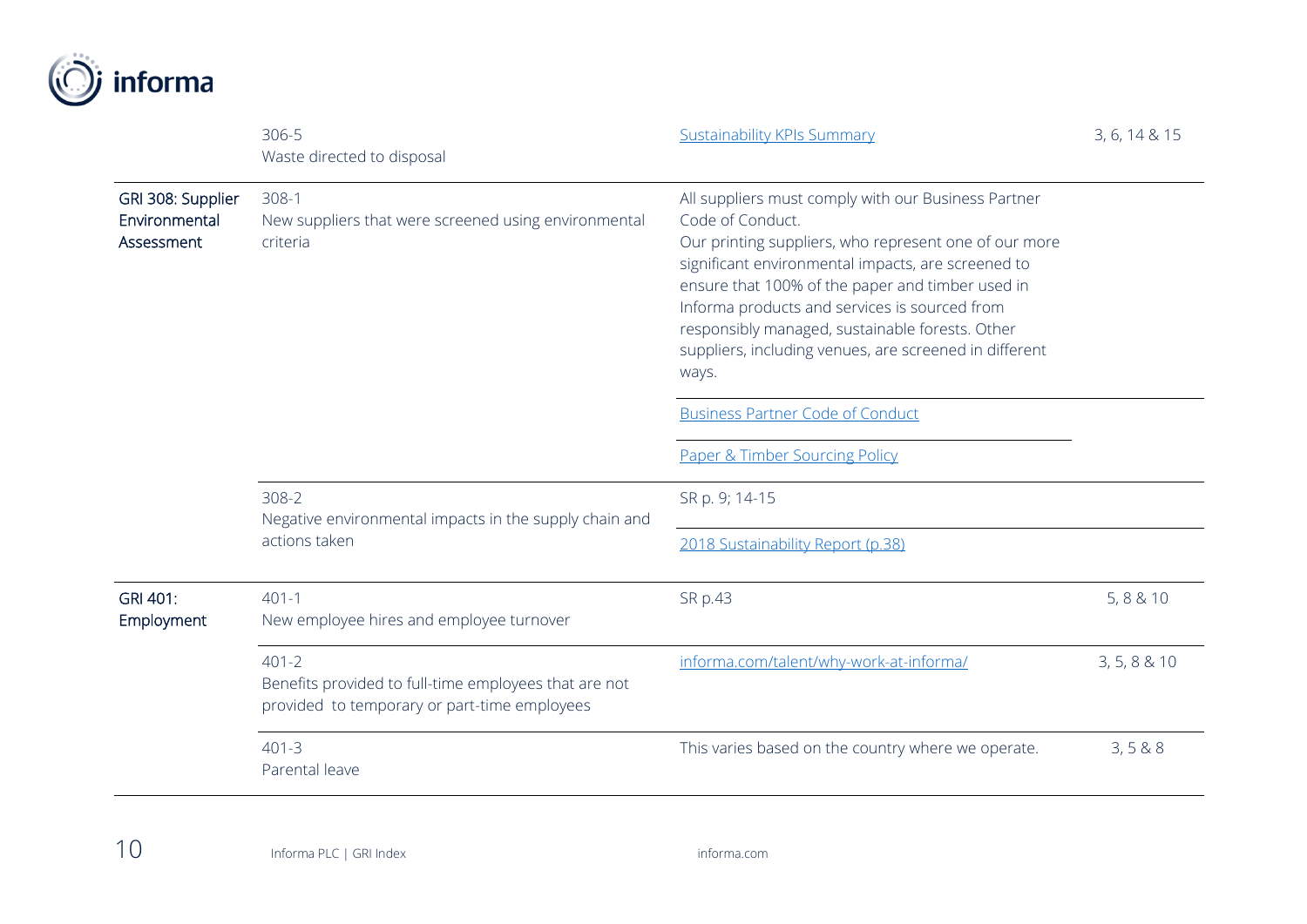

| GRI 402: Labour<br>management<br>relations | $402 - 1$<br>Minimum notice periods regarding operational changes                                   | This varies based on the country where we operate.                                                                                                                                                                                                                                                                                                                                               | 8         |
|--------------------------------------------|-----------------------------------------------------------------------------------------------------|--------------------------------------------------------------------------------------------------------------------------------------------------------------------------------------------------------------------------------------------------------------------------------------------------------------------------------------------------------------------------------------------------|-----------|
| GRI 403:<br>Occupational                   | $403-1$<br>Occupational health and safety management system                                         | AR p.35; 49; 77 and 79                                                                                                                                                                                                                                                                                                                                                                           | 3, 8 & 16 |
| Health and Safety                          |                                                                                                     | 2020 Sustainability Report (p.29)                                                                                                                                                                                                                                                                                                                                                                |           |
|                                            | 403-2<br>Hazard identification, risk assessment, and incident<br>investigation                      | AR p.77&79                                                                                                                                                                                                                                                                                                                                                                                       | 8 & 16    |
|                                            | 403-3<br>Occupational health services                                                               | Code of Conduct (p.8)                                                                                                                                                                                                                                                                                                                                                                            | 8         |
|                                            | 403-4<br>Worker participation, consultation, and communication on<br>occupational health and safety | The health & safety function is led centrally by a Head<br>of Group Health, Safety and Security, with regional<br>experts who to embed consistent standards and<br>approaches across the Group, deliver training to target<br>teams and validate standards at target events.<br>Colleagues are encouraged to report incidents,<br>including near misses, using an Incident Notification<br>form. | 8 & 16    |
|                                            | 403-5<br>Worker training on occupational health and safety                                          | AR p.35                                                                                                                                                                                                                                                                                                                                                                                          | 8 & 16    |
|                                            | 403-6<br>Promotion of worker health                                                                 | AR p.35                                                                                                                                                                                                                                                                                                                                                                                          | 3&8       |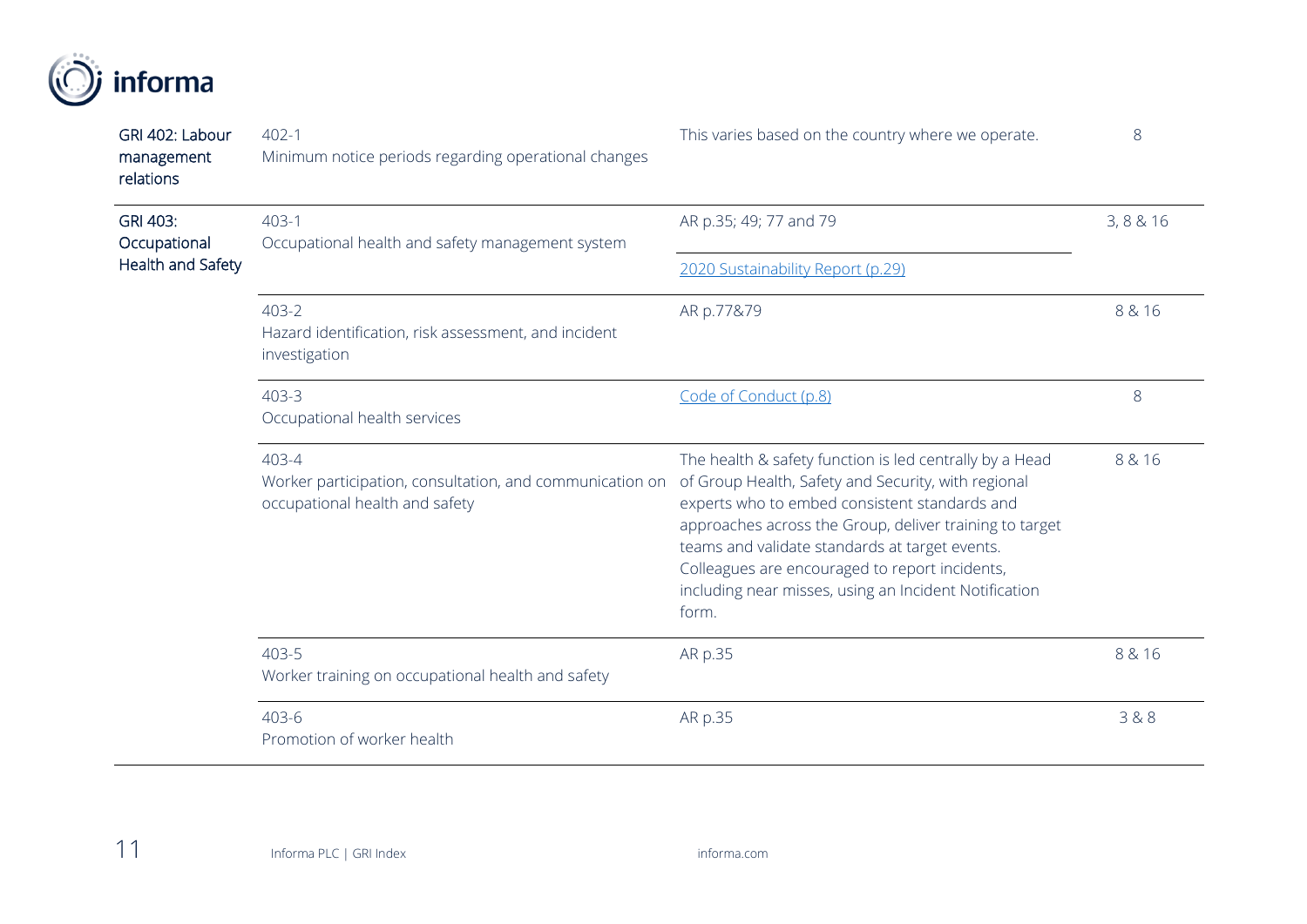

|                                                | 403-7<br>Prevention and mitigation of occupational health and<br>safety impacts directly linked by business relationships | Business Partner Code of Conduct (p.5)  | 3&8          |
|------------------------------------------------|---------------------------------------------------------------------------------------------------------------------------|-----------------------------------------|--------------|
|                                                | 403-8<br>Workers covered by an occupational health and safety<br>management system                                        | Code of Conduct (p.8)                   | 8            |
| GRI 404: Training<br>and education             | 404-1<br>Average hours of training per year per employee                                                                  | <b>Sustainability KPIs Summary</b>      | 4, 5, 8 & 10 |
|                                                | 404-2<br>Programs for upgrading employee skills and transition<br>assistance programs                                     | informa.com/talent/why-work-at-informa/ | 8            |
|                                                | 404-3<br>Percentage of employees receiving regular performance<br>and career development reviews                          | 100%                                    | 5, 8 & 10    |
| GRI 405: Diversity<br>and equal<br>opportunity | $405 - 1$<br>Diversity of governance bodies and employees                                                                 | SR p.43<br>AR p.108                     | 5, 8 & 10    |
|                                                | 405-2<br>Ratio of basic salary and remuneration of women to men                                                           | SR p.43<br>UK Colleagues and Pay Report | 5, 8 & 10    |
| <b>GRI 408: Child</b><br>labour                | 408-1<br>Operations and suppliers at significant risk for incidents of<br>child labour                                    | <b>Modern Slavery Statement</b>         | 8 & 16       |
|                                                |                                                                                                                           | Business Partner Code of Conduct (p.5)  |              |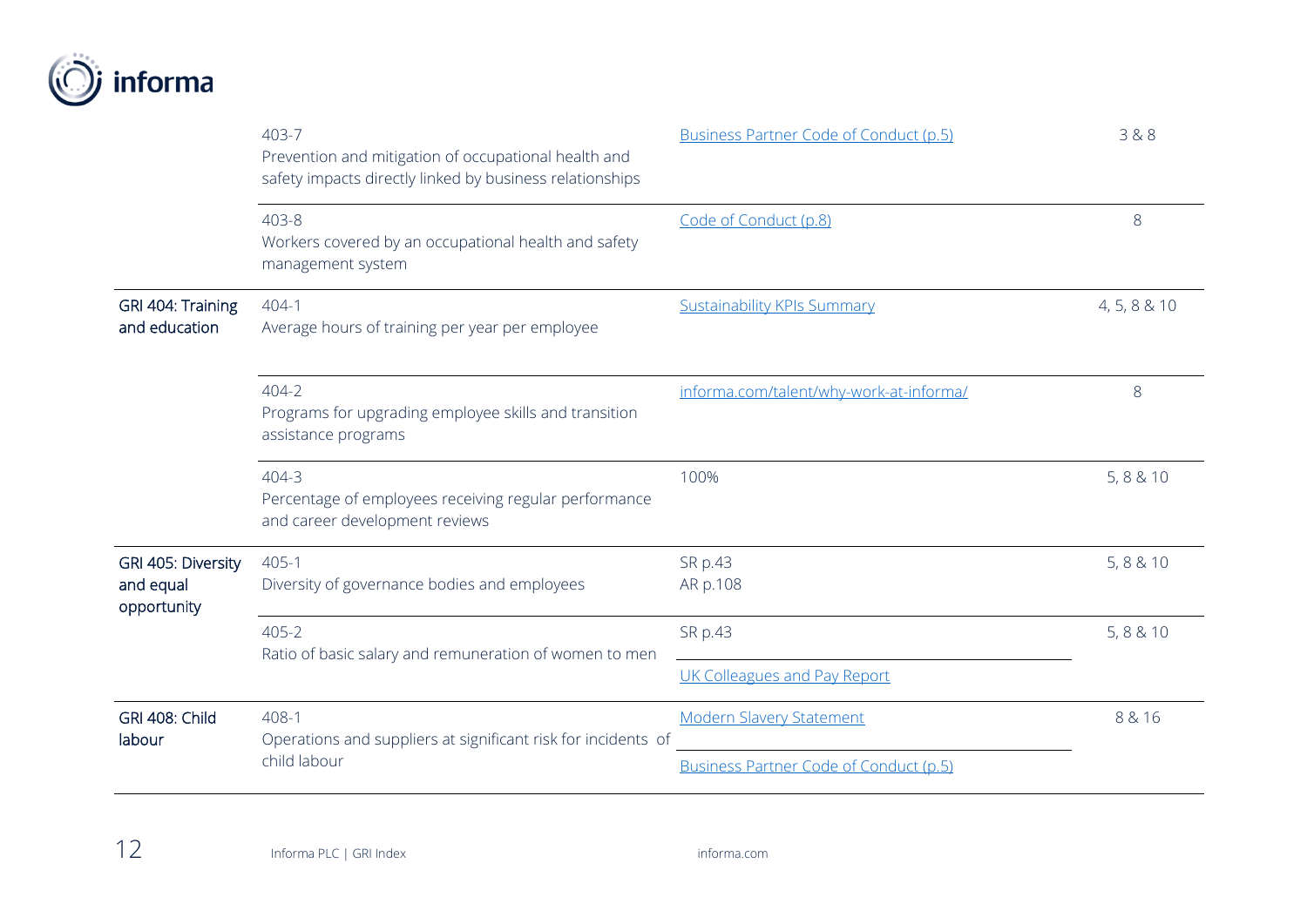

| GRI 409: Forced or 409-1                     | compulsory labour Operations and suppliers at significant risk for incidents of                                                               | <b>Modern Slavery Statement</b>                                                                            | 8 & 16 |
|----------------------------------------------|-----------------------------------------------------------------------------------------------------------------------------------------------|------------------------------------------------------------------------------------------------------------|--------|
|                                              | forced or compulsory labour                                                                                                                   | <b>Business Partner Code of Conduct (p.5)</b>                                                              |        |
| GRI 410: Security<br>practices               | $410-1$<br>Security personnel trained in human rights policies or<br>procedures                                                               | Informa colleagues, including security personnel, are<br>trained in human rights policies and procedures   | 16     |
| GRI 412: Human<br>rights assessment          | $412 - 2$<br>Employee training on human rights policies or procedures                                                                         | AR p.49                                                                                                    |        |
|                                              | $412 - 3$<br>Significant investment agreements and contracts that<br>include human rights clauses or that underwent human<br>rights screening | <b>Business Partner Code of Conduct</b>                                                                    |        |
| GRI 413: Local<br>communities                | $413-1$<br>Operations with local community engagement, impact<br>assessments, and development programs                                        | SR p.28-32                                                                                                 |        |
| GRI 414: Supplier<br>social assessment       | $414 - 2$<br>Negative social impacts in the supply chain and actions<br>taken                                                                 | <b>Modern Slavery Statement</b>                                                                            | 5,8&16 |
| GRI 415: Public<br>policy                    | $415 - 1$<br>Political contributions                                                                                                          | AR p.158                                                                                                   | 16     |
| GRI 416: Customer 416-1<br>health and safety | Assessment of the health and safety impacts of product<br>and service categories                                                              | Events and Informa's facilities are subject to audit and<br>required actions are monitored until complete. |        |